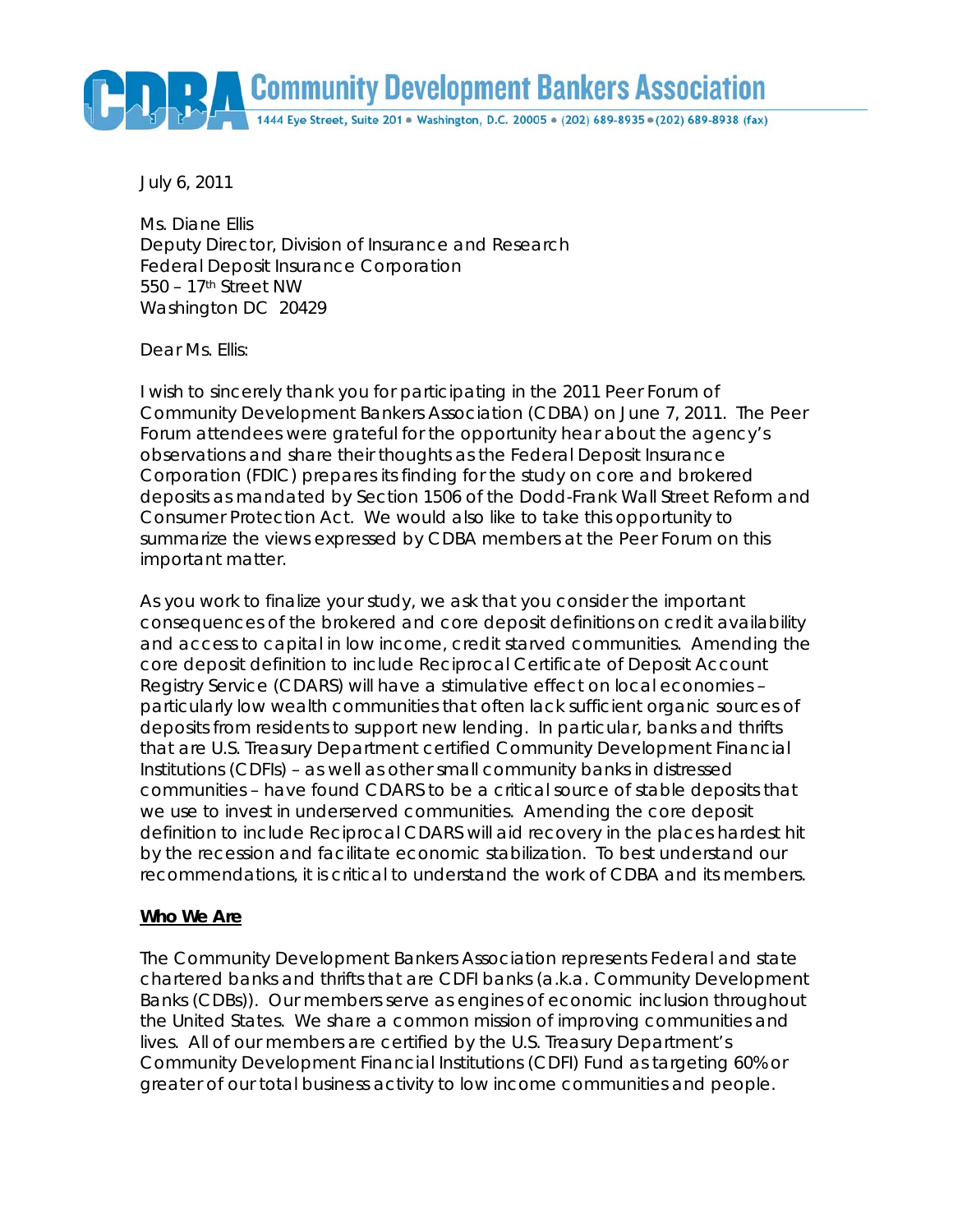CDFI banks and thrifts make a difference - perhaps the difference - in the lives of tens of thousands of people in the communities we serve. Our members are often the only source of credit and financial services in these communities. We make loans to build and renovate housing so that people have a decent place to live. Our housing lending, in turn, sparks revitalization of other housing in our neighborhoods. We make loans to small businesses so that people will have jobs. The businesses we lend to, in turn, act as magnets that draw other businesses into the community. Our lending has a ripple effect throughout the community far beyond our direct customers, changing a community's dynamic.

## **Why CDARS is Different from Brokered Deposits for CDFI Banks and Thrifts**

CDBA members serve our nation's most distressed and credit starved communities. We operate in places with modest discretionary income and insufficient means to raise deposits to meet the demand for credit. As an integral part of our strategy, we raise deposits from civic-minded and sociallymotivated individuals and institutions within our defined market areas. Our experience demonstrates that investors are willing to invest much larger deposits in a CDFI bank or thrift if they are assured those deposits are safe. CDARS provides that assurance.

Without access to large institutional deposits, many of our loans could not be made. Most of CDBA's members have or do participate in Promontory Interfinancial Network. Today, our members collectively hold more than \$500 million in CDARS Reciprocal deposits. The vast majority of these deposits are made by local customers that want to invest in their communities – rather than seek the highest rate of return. In communities we serve, one half billion dollars in deposits is a tremendous resource. Without Reciprocal CDARS as a magnet for attracting socially motivated investors, we will not be able to originate loans at a scale sufficient to have a positive social impact. We urge the FDIC to ensure Reciprocal CDARS can continue to play this critical role.

The service is a relatively new technological innovation. Often, however, it takes time for the law to catch up to such innovations. CDARS does not, however, present the type of risk to individual institutions and the Deposit Insurance Fund that the law was designed to address. With CDARS there is no traditional deposit broker – the banks within the Promontory Network exchange deposits. CDARS customers are not interested in chasing high interest rates; they are interested in keeping their money safe. There is no evidence that CDARs Reciprocal deposits contribute to banks engaging in risky lending activities. To the contrary, CDARS reciprocal customers have a relationship with their bank. CDARS deposits tend to remain in the bank for the long term.

## **Why CDARS is Important to Our Low Income Communities**

Since CDARS creation, local reciprocal deposits have enabled us to reach out, increase our lending, and better serve credit starved communities by underwriting loans for affordable housing, small-business, and community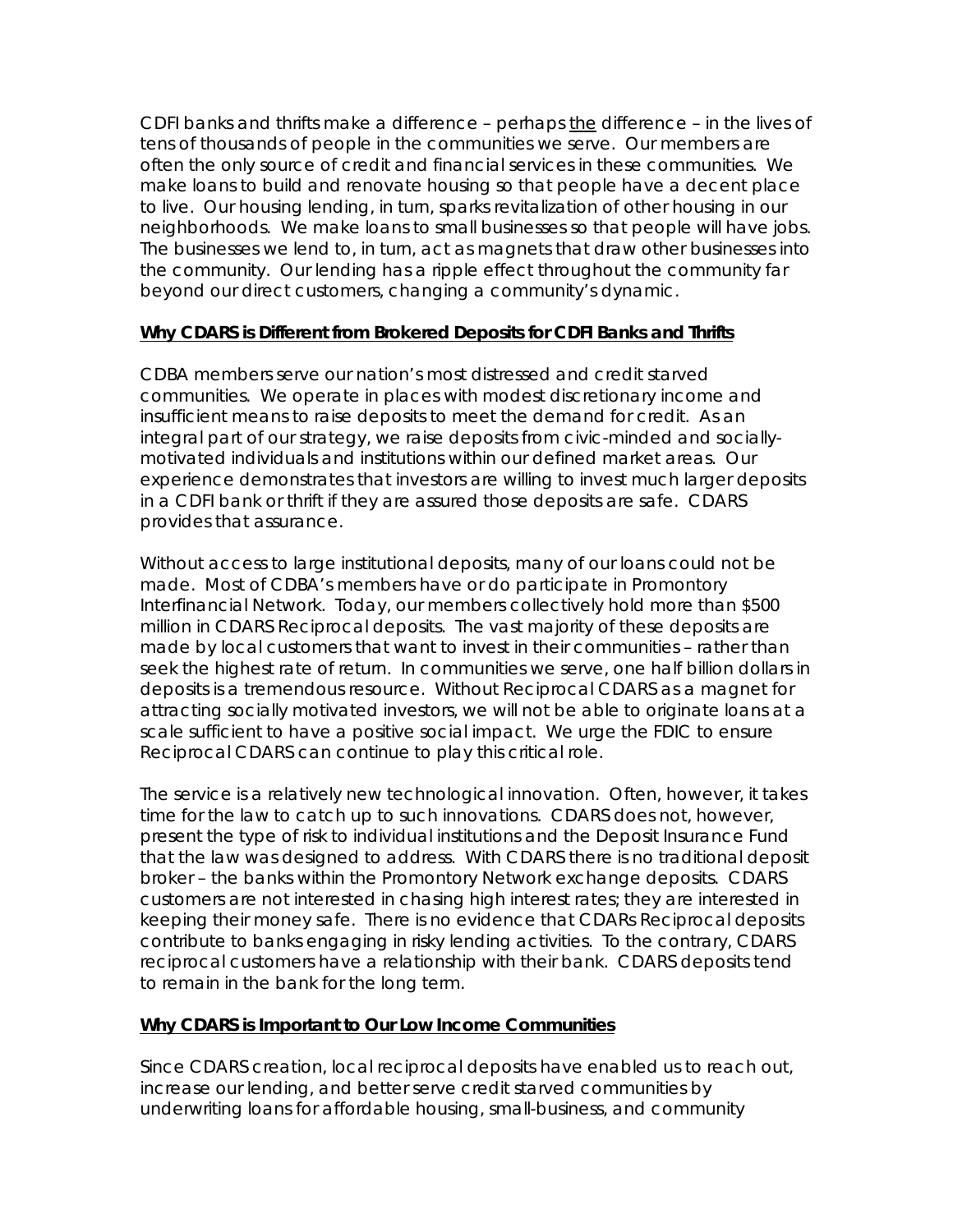projects, including charter schools, day care centers, community health clinics, neighborhood revitalization projects, and other facilities that provide critical community services. We strongly believe that CDARS Reciprocal deposits are an invaluable tool to help CDFI banks and thrifts meet the needs of our communities – as well as promote financial institution and communities stability.

Reciprocal CDARS as a Source of Stable Deposits and Risk Mitigator: Contrary to traditional brokered deposits, CDARS Reciprocal deposits provide an exceptionally stable source of funds.

- Reinvestment Rates: Our CDARS Reciprocal deposits share the same characteristics as our other core deposits. We experience very high reinvestment rates with an average rate of 83% across the CDARS network – even throughout the recent economic period when many small banks have experienced real distress. In fact, our civic-minded CDARS depositors have been among our most stable and strongly committed supporters.
- Pricing: We rarely pay interest rates above other local banks in our markets. Nationally CDARS deposits are 20-40 basis points less than the cost of traditional brokered deposits. A real "hot money" depositor would be highly unlikely to find a deposit in a CDFI bank or thrift as attractive. You do not find our banks on any of the Internet rate boards advertising high rates and likely never will. In most cases, the CDARS Reciprocal customer of a CDFI bank or thirft is a civic minded individual or institution that is already a customer or is located within our market area.
- Local Depositors: Nationwide 80% of CDARS placements are within 25 miles of a branch location. Our CDARS Reciprocal customers are social motivated institutions, including state and municipal governments, foundations, local businesses, educational institutions, churches, nonprofits, and others that choose to invest with their values by placing capital in a bank that will use it serve their local community and neighborhoods that need capital. Finally, for depositors in which CDARS is their first engagement with our banks, we are often able to cross sell these clients other bank products and cultivate a stronger commitment to our mission and activities. Rather than undermine deposit stability or increasing an institution's risk, reciprocal CDARS allows banks – particularly small banks – to build stronger face-to-face old fashioned banking relationships with traditional customers that want stable banking relationships with an institution committed to their communities.

Please help us help our communities. We strongly urge you to exempt CDARS reciprocal deposits from the definition of brokered deposits in future rule making. Alternatively, we urge the FDIC to support a legislative amendment to the core and brokered deposit definitions to support our efforts to stimulate economic activity and recovery in distressed and under served communities through access to credit.